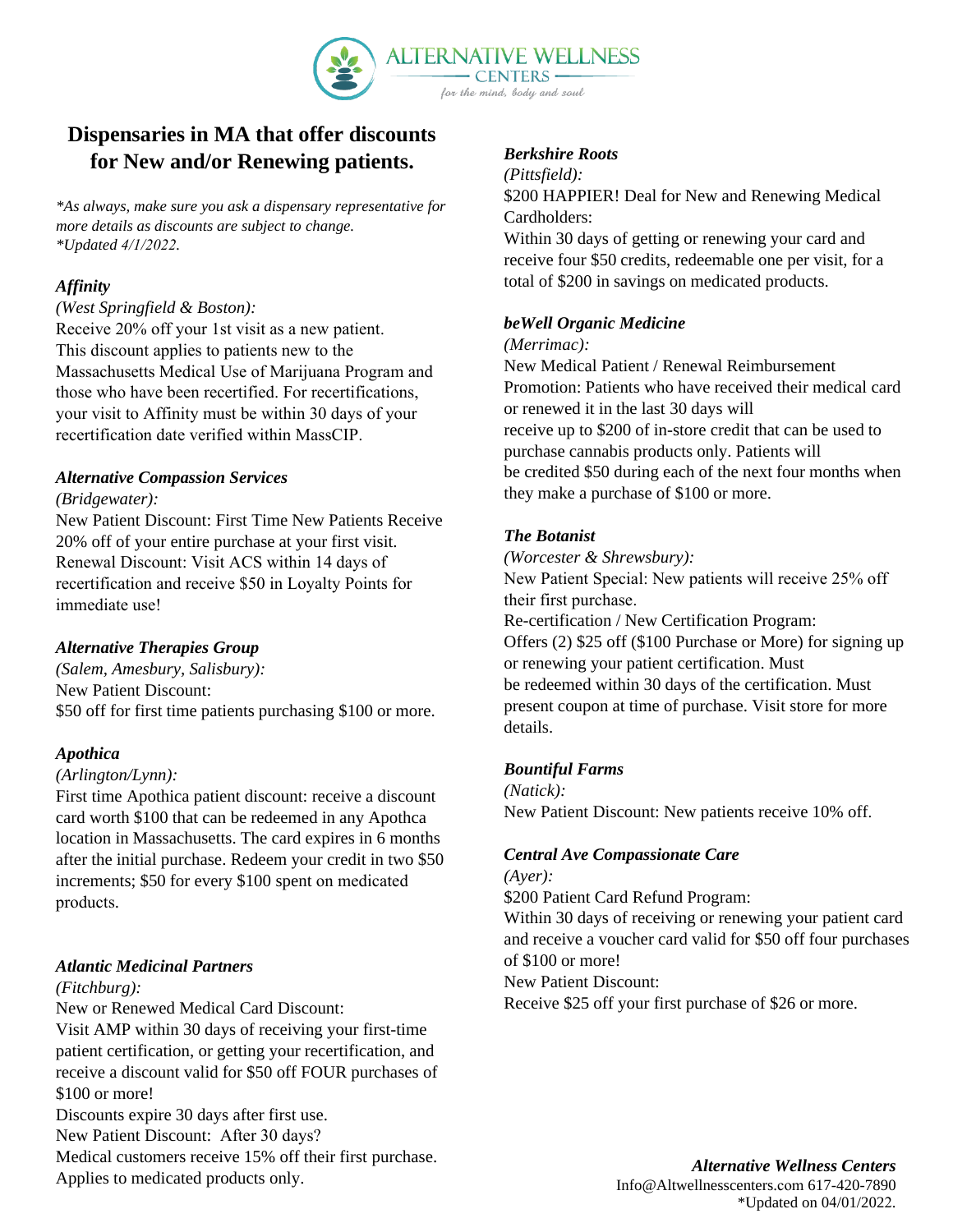

## *CommCan*

*(Southborough):*  New Patient Discount: Patients receive 20% off their first purchase. Recent Medical Card & Renewal Voucher Card: After your first purchase you will be given a New Patient voucher card. This card entitles you to \$50 off your medicated purchase of \$100 or more on four separate visits. This card expires 30 days from the 1st time you use one of these vouchers. When you renew your patient card, you will also receive a new voucher entitling you to \$50 off your medicated purchase of \$100 or more on four separate visits.

## *Commonwealth Alternative Care*

*(Taunton):* 

New Patient Discount:

Spend \$100 and receive \$50 off your purchase, spend \$200 and receive \$100 off. Terms and conditions apply: Offer valid for new, medical patients and caregivers only. Offer valid toward first purchase of \$100.00 up to \$200.00.

Renewing Patient Discount: If you spend \$100 you will get \$25 off (can be used 2 times) or spend \$200 and get \$50 off. Good for up to 45 days after certification renewal.

## *Cultivate*

### *(Leicester/Framingham):*

New Patient Discount: Receive \$50 off a \$100 purchase on your first 4 visits to save \$200! Patient Recertification Deal: Spend \$100 and receive \$50 off your purchase.

## *Curaleaf*

### *(Oxford/Hanover):*

New Patient/Recertification Deal:Visit within 60 days of receiving your MMJ certification or recertification and receive \$25 each off your first four \$100 purchases! Missed the 60 days? You will still receive 25% off your first visit!

## *Ermont*

*(Quincy):* 

New Patient Discount:

Spend \$200 on your first purchase and receive \$100 off that purchase. Or spend \$100 on each of your first two purchases and receive \$50 off.

Caregivers do not receive a first-time patient discount.

#### *Fine Fettle*

### *(Rowley):*

New Patients will receive four \$25 coupons. Coupons are usable on purchases of \$50 or more. Cannot be combined or used in the same day.

### *Garden Remedies*

*(Melrose/Newton/Marlborough):*  New & Renewing Medical Patient Discount:

Medical patients and patients who have recently been recertified will receive a \$200 punch card. Each punch serves as one voucher for \$100 off a \$200 purchase.

## *Good Chemistry*

*(Worcester):*  New Patient Discount: Patients receive 20% off their first purchase.

## *Green Gold Group*

*(Charlton):*  New Patient Discount: Receive 10% off your first purchase.

## *Green Meadows*

*(Southbridge):*

New Patient Program: All new patients at Green Meadows will receive a total of \$200 off medical cannabis purchases. A new patient will receive four \$50 "new patient" coupons applied to his/her medical profile. These can be used as part of patient's first four transactions at Green Meadows with a minimum \$150 purchase for each transaction. First transaction must happen within a minimum of 30 days of certification and cannot be used more than once per day. New Patient discount renews annually upon medical recertification. New patient discounts can not be combined with any other discounts.

## *Happy Valley*

*(Gloucester):*  New Patient Discount: 20% off your entire order, valid for 30 days.

## *Insa*

*(Easthampton/Springfield):* 

\$200 Credit for Patients/Caregivers:

Visit within 60 days of a new certification/recertification to receive a \$200 punch card. Get \$50 off every \$100 you spend, up to \$200 off. One use per visit. You must visit within 60 days of your certification to receive the Punch Card, otherwise you will receive 20% off your first visit.

## *Alternative Wellness Centers*

Info@Altwellnesscenters.com 617-420-7890 \*Updated on 04/01/2022.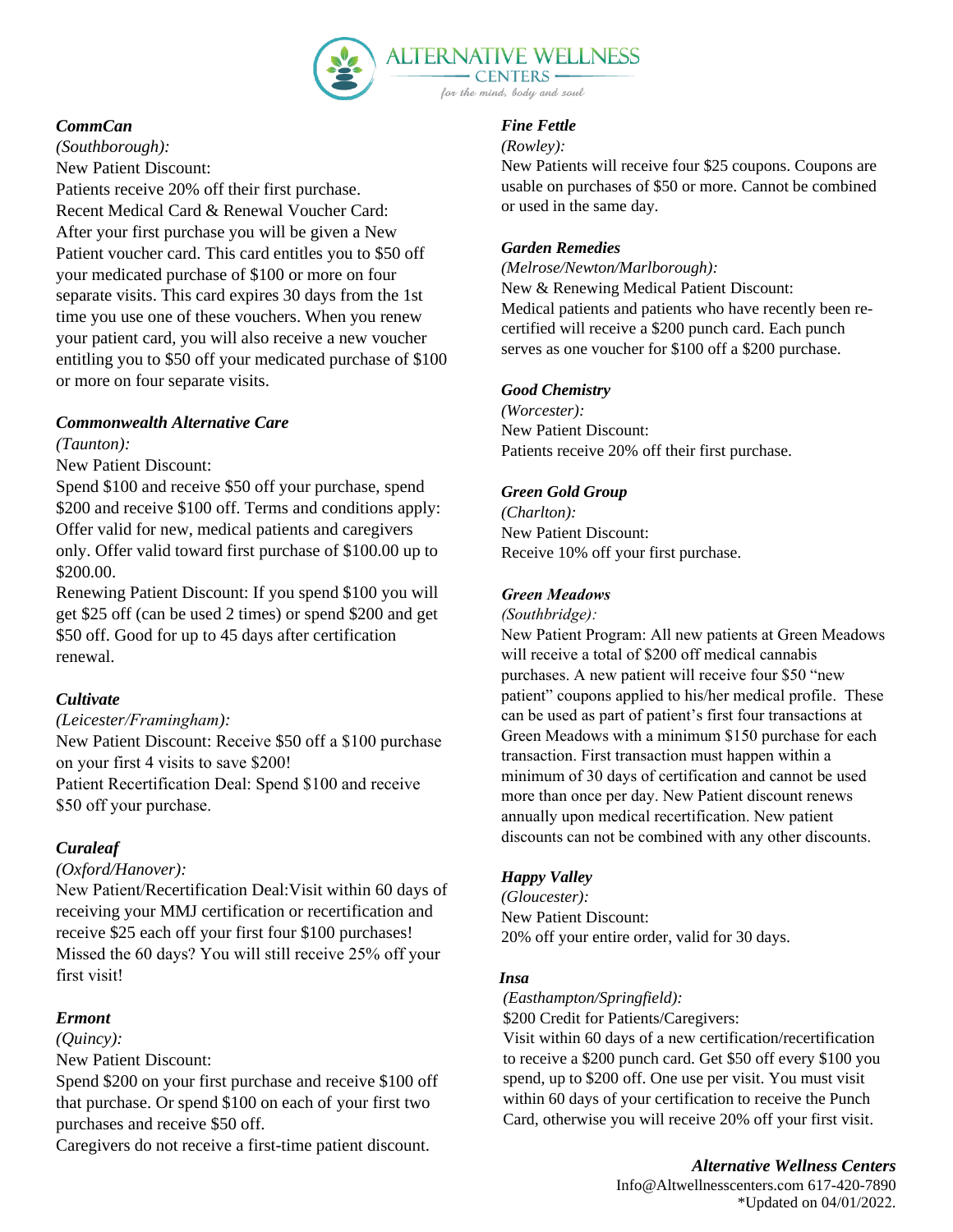

## *In Good Health*

*(Brockton):* New Patient Discount:

Patients will receive a \$25 credit towards their first and second visits, with a \$30 minimum order. Credits may not be saved for future visits or combined into one visit. Renewal Credit Program: When you renew your medical marijuana card. You can now receive \$45 off 4 delivery orders from In Good Health! Just place your first order within 60 days of renewal to activate your four \$45 delivery credits!

## *Liberty Cannabis*

*(Somerville & Easthampton):*  New patient deal: Receive 25% off your entire first order, both cannabis and non-cannabis products.

## *Mass Alternative Care*

*(Chicopee & Amherst):*  New Patient Discount: New patients receive 20% off their first purchase. Cannot be combined with any other discounts.

## *Mass Wellspring*

*(Acton):*  New Patient Discount: Receive 20% off your first purchase of medical marijuana products.

## *Mayflower Medicinals*

*(Allston):* New Patient Discount: Patients on your first visit receive 20% off. Patient Renewal Discount: Bring in your MA Program ID along with a valid state ID and email from Virtual Gateway stating renewal is within 30 days and receive 10% off \$100 or more of Mayflower Medicinal products.

## *Middlesex Integrative Medicine*

## *(Norwood):*

## First Time Discount:

Receive 20% off all medical products on your first visit. Second and Third Visit Discount: All new patients can receive \$50 off orders of \$100 or more on their second and third visits.

## *Mission*

### *(Georgetown/Worcester):*

New Patient Discount: Receive \$25 off each of your first 4 purchases of \$50 or more! Discount may only be used for a patient's first 4 visits. Not valid if you are already a patient at our Georgetown or Worcester location.

## *Natural Selections*

*(Watertown & Dorchester):*  New Patient Discount: Take \$15 off when you spend \$60, or \$30 off when you spend \$90.

## *Nature's Medicines*

*(Fall River):*  New Patient Special: Receive 20% off your entire first order.

## *NETA*

*(Brookline/Northampton):*  Let Us Help With The Cost of Becoming/Staying A Patient: Come to NETA and spend \$200 within 30 days of becoming a new patient or renewing your doctor recommendation and you will receive four \$50 vouchers (\$200) for use at NETA.

## *New England Harvest*

*(Clinton)*

First time visiting New England Harvest? Welcome! Enjoy 20% off your entire purchase and thank you for checking out our dispensary!

## *Northeast Alternatives*

*(Fall River):*  New Patient Discount: You will receive 20% off your entire order the first time you visit us.

## *Panacea Wellness*

*(Middleborough):*  New Patient Discount: All new patients get 20% off their first purchase!